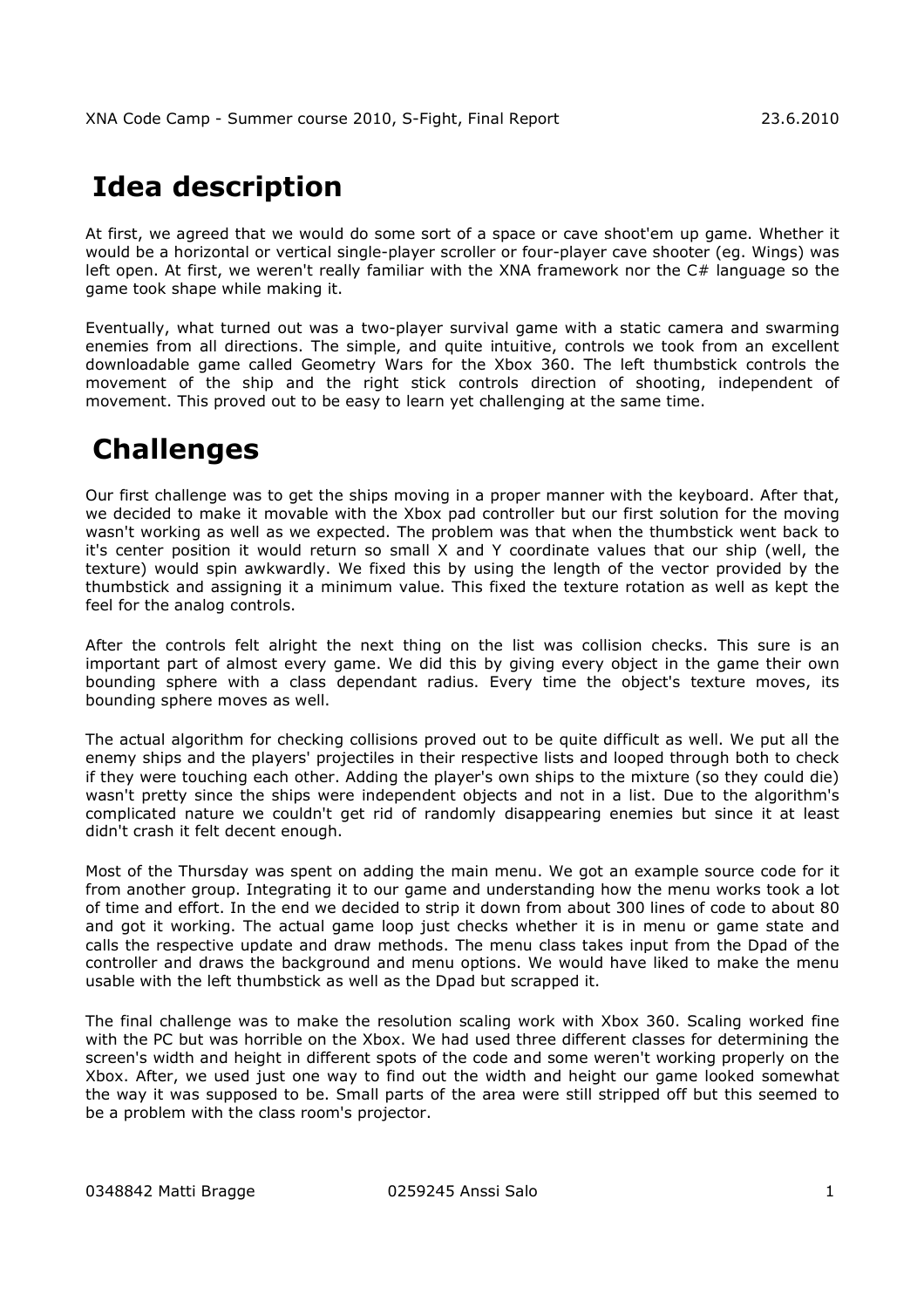## Technical description

The Xbox gamepad's thumbstick gives an unit vector which tells the direction where the ship is moving and that is multiplied with a constant to get more speed. The right thumbstick controls the firing direction, which is calculated the same way as moving but new projectile object is created and it has constant speed, direction and time to live. Ship class controls the fire rate and other ship features.

The enemies have certain spawn rate and they spawn outside of the screen area on random position on a circle. Spawning position is calculated so that first the screen center is measured and then a circle is calculated that is a bit bigger than the screen size. The enemies are instances of the enemy class and each enemy calculates the distances to both ships and checks which of them are closer and the enemy will go to that direction. The direction can be calculated by creating an unit vector and going to that direction, meaning that the unit vector is multiplied with a constant that illustrates speed.

Collision detection works with bounding spheres and they have a built-in method in them that checks if a bounding sphere intersects another. Our collision algorithm first updates all the projectile's position. Then it independently checks whether either player's ship is in contact of an enemy. If they are, they are made invisible and uncontrollable. Next there is a nested loop (one loop inside another) that checks the collision between projectiles and enemies. If they do hit, then both instances are destroyed and removed from the lists. This part was the problematic one since deleting a list member while iterating through it can lead to problems. Getting it not to crash wasn't that hard but in the end after lots of debugging effort and rethinking we still weren't able to get it working properly.

Every projectile knows which ship shot it so adding points to the counter was as simple as adding an amount to the shooter's total. We felt that adding 100 points for every kill seemed too much like a kill counter, so we gave the player 97 points for every kill instead.

# Conclusions

The codecamp was a fun experience to take part in we both are looking forward to attending these events again. The XNA Framework made it fast to get into the actual game making instead of focusing on how to handle the passing of time in the game, how to create a game window and those sort of things.

Planning proved out to be a very important part even in a two person project. Adding features took a lot of time when we had to rewrite half the code for it. IntelliSense in the Visual Studio smoothened the C# learning curve a lot and made it unnecessary to have a guide book opened all the time.

A scrolling and/or zooming camera coupled with some particle effects would make the game quite a lot more visually attractive. On the gameplay side, some kind of a dynamic point scoring system and a high score list could hold the player's interest a bit longer than it does now. The final game is somewhat simple and limited, but with just the two of us we are pleased with how the game turned out.